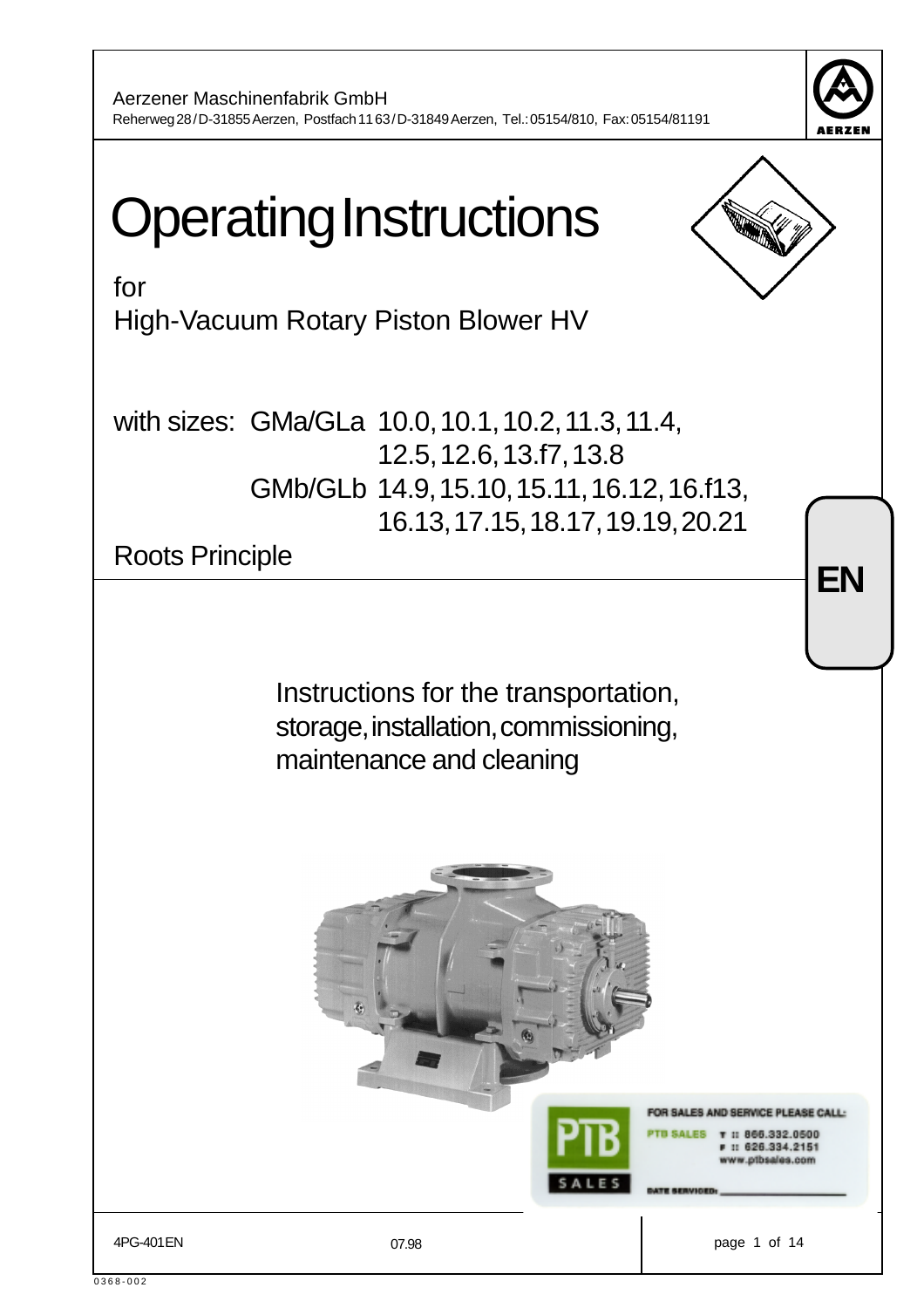

# **LIST OF CONTENTS**

| 1.  | <b>Safety instructions</b>                  |
|-----|---------------------------------------------|
| 1.1 | General                                     |
| 1.2 | Points of safety                            |
| 1.3 | Spare parts and accessories                 |
| 2.  | <b>General</b>                              |
| 3.  | Notes on transportation                     |
| 4.  | <b>Storage</b>                              |
| 5.  | <b>Installation</b>                         |
| 5.1 | Preparation                                 |
|     |                                             |
| 5.2 | Type of foundation                          |
| 5.3 | Preparing the foundation                    |
| 5.4 | Alignment                                   |
| 5.5 | Anchoring bolts                             |
| 5.6 | Coupling and pulleys                        |
| 5.7 | V-belts                                     |
| 5.8 | Final adjustment                            |
| 5.9 | Pipelines                                   |
| 6.  | Initial start-up<br>Test run of drive motor |

6.2 Test run of blower

| 7.  | <b>Maintenance</b>                  |
|-----|-------------------------------------|
| 7.1 | General                             |
| 7.2 | Standard seals                      |
| 73  | Heatable vacuum blowers wHV         |
|     |                                     |
| 8.  | <b>Lubrication</b>                  |
| 8.1 | General                             |
| 8.2 | Qil lubrication qualities           |
| 83  | Oil filling - transparent reservoir |
| 8.4 | Oil fillings                        |
| 8.5 | Oil change                          |
| 9.  | <b>Blower-cleaning</b>              |
|     |                                     |
| 10. | <b>Change of flow direction</b>     |
| 11. | Watercooled seal ring housing       |
|     |                                     |

- **12. Spare parts list**
- **13. Mechanical load limits of the Rough Vacuum blowers**
- **13.1 Direct coupled speeds**
- **13.2 V-belt-drive**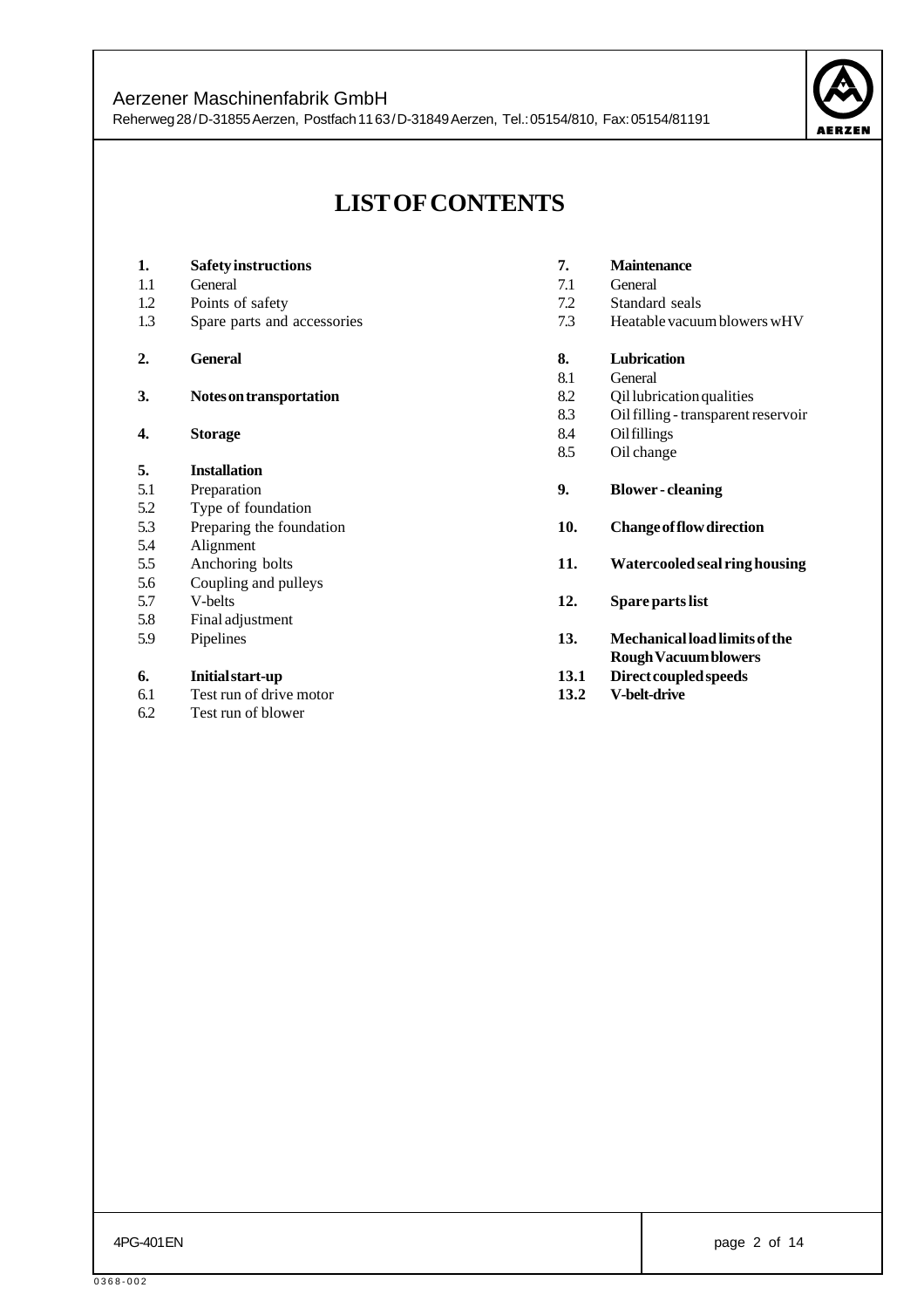Reherweg 28 / D-31855 Aerzen, Postfach 11 63 / D-31849 Aerzen, Tel.: 05154/810, Fax: 05154/81191

# **1. Safety information**

#### **1.1 General**

The Positive Displacement Blowers are constructed according to the latest technical standards;

the requirements of the German regulations for accident prevention VBG 16 are fulfilled.

Nevertheless, operating risks resulting from improper handling, inappropriate use or operation by untrained personnel cannot be excluded.

These may result in injuries, as well as damage to the machines and production work.

In the user's plant, anyone involved in the operation, maintenance and repair of the machines must have read and understood the operating/maintenance manual, and in particular this safety information.

The machines must only be handled and operated by trained and authorized personnel.

Responsibility for the operation of the machines must be clearly defined in order to avoid uncertainties of competence.

All work performed on the machines, including repairs, oil changes, maintenance etc. are to be carried out during machine shutdown, with the electrical power supply to the compressor shut-off and locked out.

#### **1.2 Recommendations - operator safety**

- Working methods reducing the safe operation of the machine must be avoided.
- The user is responsible for ensuring that no unauthorized persons are in any way involved with the machine.
- Operating personnel have the obligation of advising their superior of any changes occurring to the machine and which reduce the safety of its operation.
- The user is responsible for ensuring that the machines are operated when in proper working condition only.
- Management must inform operating personnel of the need to wear safety clothing, safety glasses, and hearing protection.
- By means of appropriate procedures and controls, the user must guarantee cleanliness in the work place and ease of access to and around the machines.
- Under absolutely no circumstances may safety devices be removed or disabled.
- Work on electrical components must be carried out by authorized persons only.
- While carrying out machine verification tasks, and in particular when opening the acoustic hood, the use of hearing protection is compulsory.
- The discharge piping may reach a temperature of up to  $150^{\circ}$ C and must not be touched.
- Piping must not be disassembled prior to having been depressurized and purged with a neutral gas.
- Pressurized lube and instrumentation lines must not be opened, i.e. connections must not be tightened. There is risk of injury, for example resulting from escaping oil.
- Machines conveying oxygen must remain free of grease and oil in the vicinity of the conveyed medium. There is risk of fire and explosion.
- Extreme caution must be exercised in the case of internal combustion engine driven machines, given the risk of poisening resulting from exhaust gases. The machine rooms must be sufficiently ventilated.
- In the case of machines operating in nuclear power plants, specific instructions apply. There is risk of radiation.
- Cleaning operations involving the use of sprays or cleansing agents must be carried out in accordance w. relevant guidelines. There is risk of poisoning resulting from inhalation, and burns resulting from contact with caustic substances.
- Safety devices, for example safety relief valves, coupling guards, belt guards, contact thermometers, and contact switches, must not be removed or modified.
- Conversions and modifications not authorized by the manufacturer are not allowed for reasons of safety.

#### **1.3 Spare parts and accessories**

We expressly draw your attention to the fact that replacement parts and accessories not supplied by us are neither tested nor approved by us. The integration or installation, as well as the use of such products can, under certain circumstances, alter the original design characteristics of the equipment. We exempt ourselves from any liability for damages resulting from the use of parts and accessories not supplied by us.









0368-002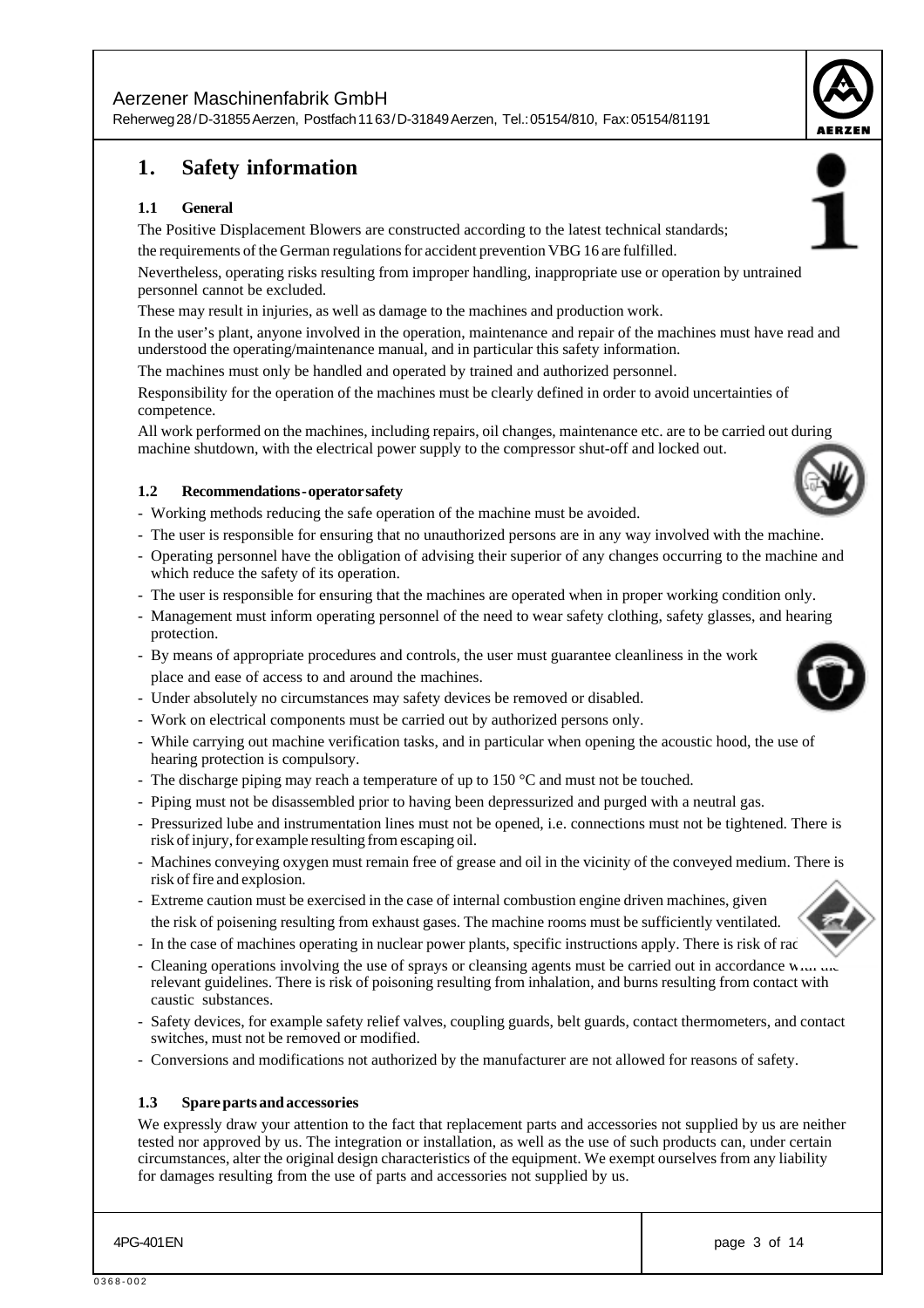

# **2. General**

These rotary piston blowers (Roots principle), used in vacuum operation, are distinguished by the letter "G". The subsequent letters "L" or "M" indicate the direction of flow.

The numbers, e.g. "14.9", indicate the model size. The letters "HV" following mean "high vacuum" and the letter "m" following means "with auxiliary inlet".



The radial sealing rings run on a hardened and ground shaft protection sleeve. The oil chamber ensures that the radial sealing rings are vacuum-tight and have a long service life.

The level of sealing oil can be checked visually through the transparent oil tank. Oil must be always be present. (see: Lubrication)

Concerning the blower types HV 18.17 to 20.21 the sealing ring casings at the driving shaft are to be provided with cooling water. The connections are designed in G 1/4". All other blowers do not need a water cooling.

External machined parts are coated with rust preventing varnish, and the inlet and outlet flanges are fitted with plastic caps to prevent the entry of dirt and water spray.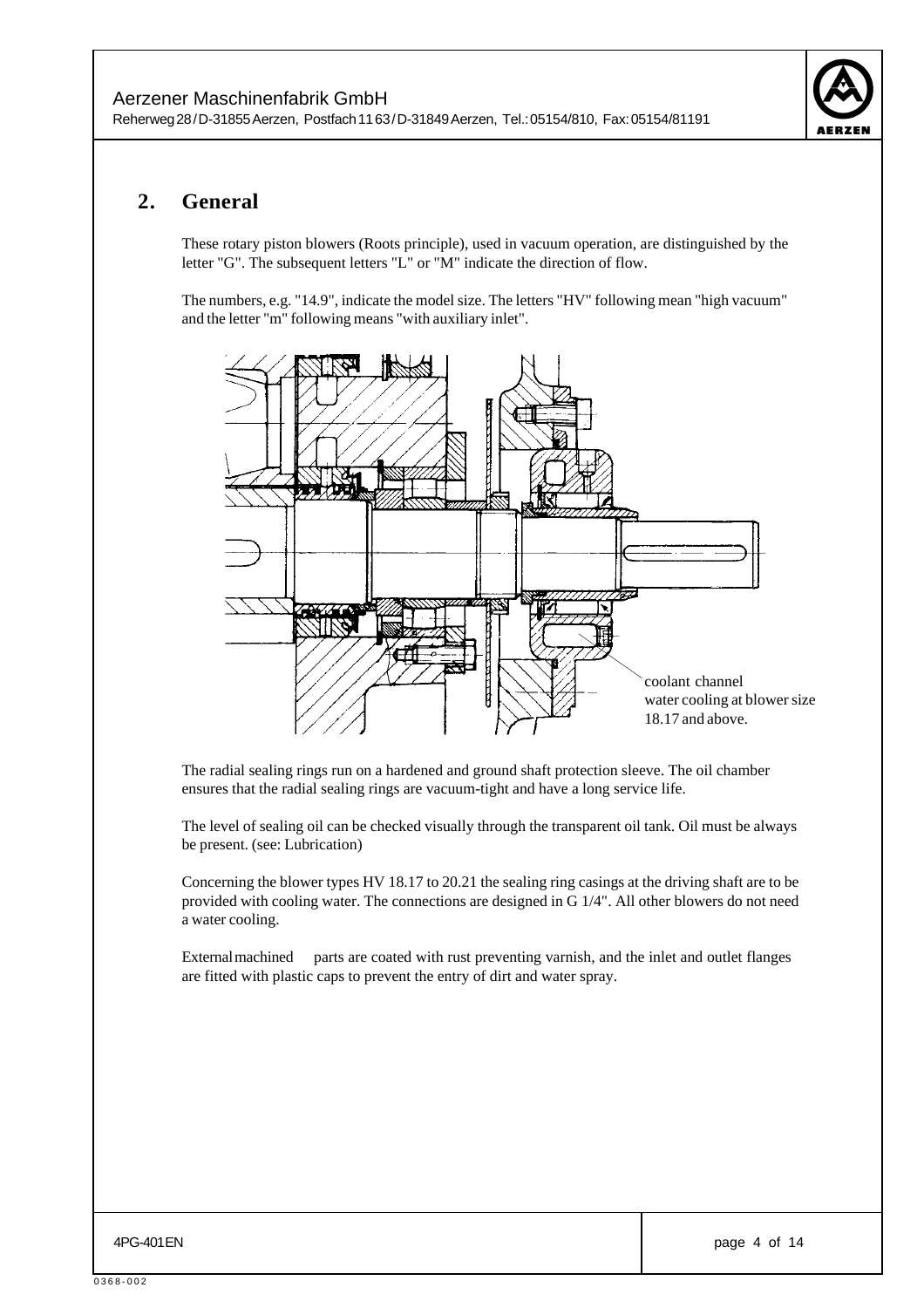



#### **3. Notes on transportation**

- 3.1 The unit must be protected against jolts and impact during transportation.
- 3.2 When lifting the unit by crane, do not use the free ends of the shaft nor the cast eyes on the side plates or the top of the housing: use instead a suitable hemp or wire rope sling placed around the side plates.
- 3.3 When the unit arrives at its destination, check that it is undamaged and that the delivery is complete.



## **4. Storage**

If the units have to be stored before use, a dry, well protected space should be provided. If necessary, the rust preventing varnish coating on the machined surfaces should be renewed, using a rust preventing oil. If the unit has to be stored for a longer period and there is insufficient protection from dampness, the smooth faces of the flanges and the interior chambers of the blower must be coated with a conservation oil to prevent corrosion.

#### **Protective oils:**

External Conveying chambers Conveying chamber

TECREX 39 (MOBIL OIL) ESSO LUB MZ 20 W/20 Ballistol-oil RUST BAN 324 (ESSO) SHELL Ensis Motor Del 20 (biodegradable, no ground V-Produkt 9703 (SHELL) MOBIL Mobilarma 523 or 524 water contamination) AVIA Avilub MK 2000

or other equivalent products offered by mineral oil manufacturers. **Cleaning agent:** e.g. Certrex 62 from Mobil or Varsol from Esso.

4PG-401 EN PRODUCTION AND THE PAGE OF THE PAGE OF THE PAGE OF THE PAGE OF THE PAGE OF THE PAGE OF THE PAGE OF THE PAGE OF THE PAGE OF THE PAGE OF THE PAGE OF THE PAGE OF THE PAGE OF THE PAGE OF THE PAGE OF THE PAGE OF THE **5. Installation**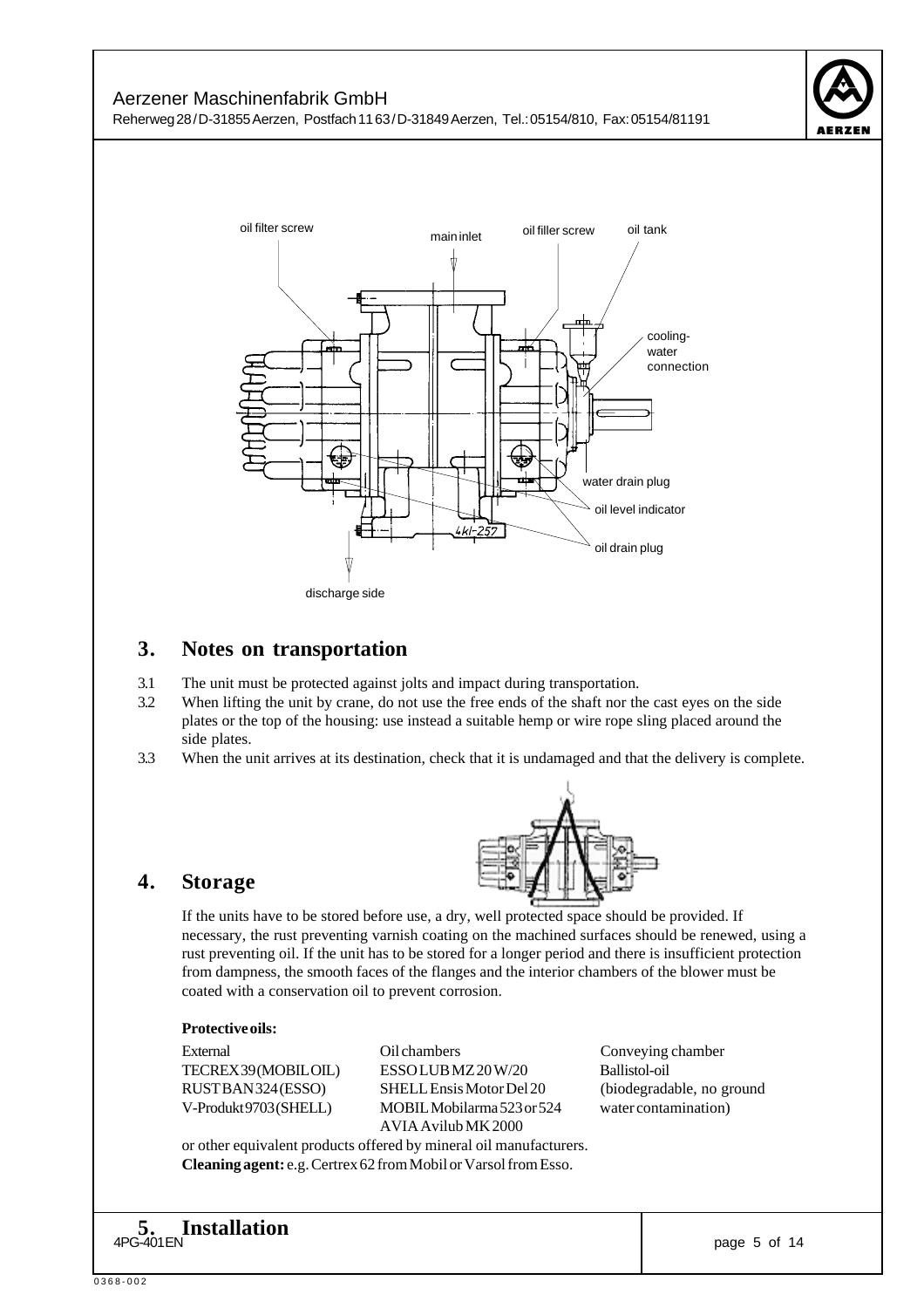

#### **5.1 Preparation**

Before transporting the unit to the prepared base, all surfaces which will come into contact with the base should be cleaned of oil and grease to ensure proper contact. Leave the plastic caps on the flange until the pipework is ready to be finally connected.

#### **5.2 Type of foundation**

Rotary piston blowers should be mounted on a flat, vibration-free foundation. The dimensions for the foundations should be taken from our drawings. If the unit is to be located on a steel structure or a deck which is capable of vibrating, then we recommend that it be mounted on elastic machine feet which absorb transmitted noise; in this case, the blower and its drive motor are mounted on a single common steel base frame, a cast concrete bed slab, laid on rubber blocks, is also suitable.



#### **5.3 Preparing the foundation**

The surface of the foundation should be roughened and then cleaned. Blow out the anchoring holes.

#### **5.4 Alignment**

Place the blower unit onto the foundation, and adjust it until it is accurately level, using steel shim plates (no wedges !). Use a machinist's level on machined surfaces or on the drive shaft.



The maximum permitted deviation from true horizontal is 0,2 mm per meter length. The steel shim plates should be pushed in under the base frame so

that it completely covers them; they are then also grouted in, with the anchoring bolts. If the blower and the drive motor are not mounted on the same base, then the blower should be mounted higher, to enable the subsequent alignment to be carried out properly.

#### **5.5 Anchoring bolts**



After levelling has been completed, the anchoring bolts should be grouted in, and once the grout has set and hardened, tightened. It should be possible to turn the blower easily by hand: If, there is any resistance then this indicates either that the base plate or the housing is distorted, or there is dirt in the cylinder. In cases where the blower will be subject t wide temperature variations, only the feet on the drive side should be rigidly fixed to the foundation: the rear feet should be held by means of spacer bushes in such a way that a slight movement parallel to the shaft is possible, to allow for thermal expansion of the housing.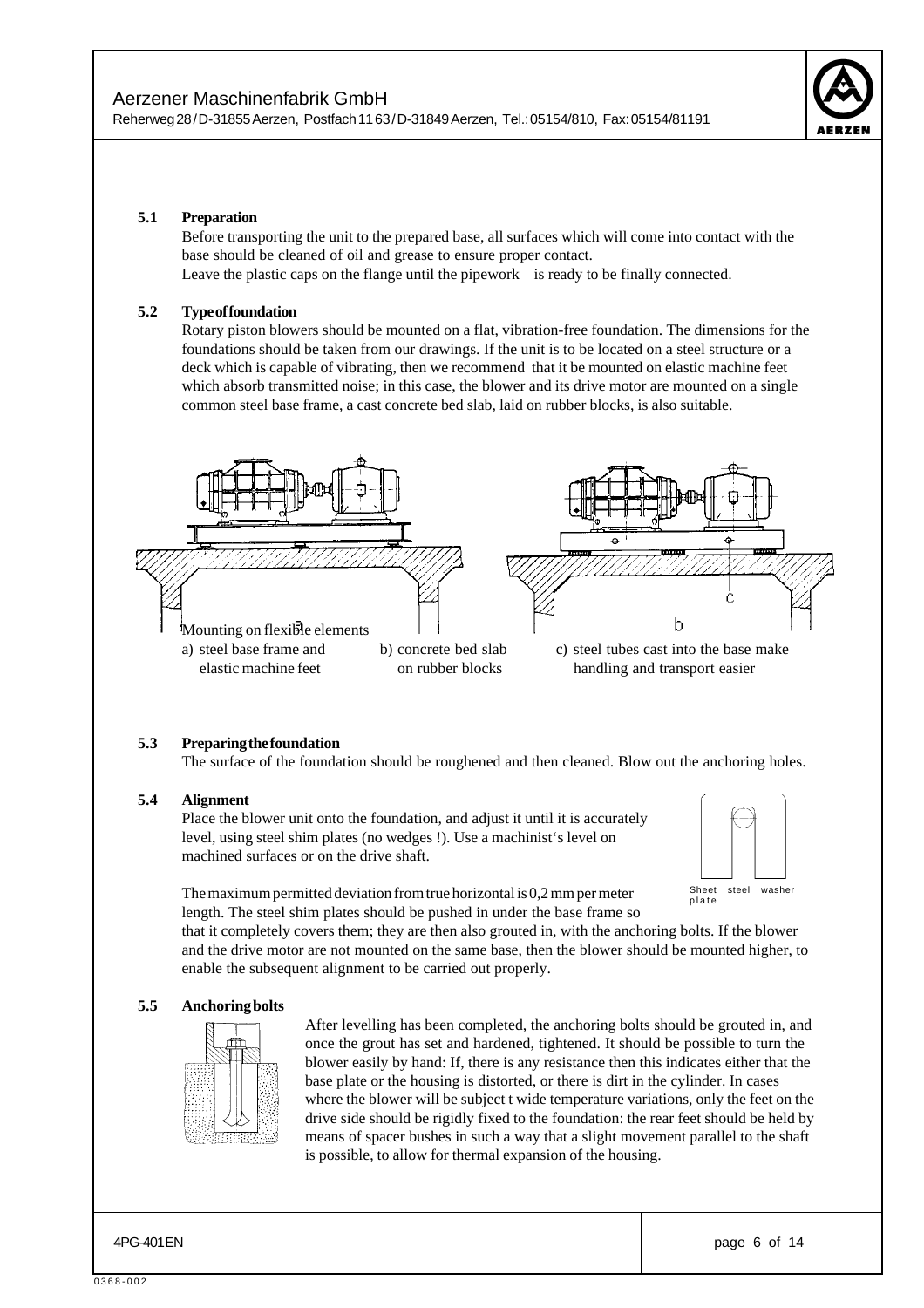

Eindrücktiefe

E(mm) je 100 mm

Achsabstand

 $2,45$ 

2.20

 $2,05$ 

 $1.90$  $\frac{3,20}{2,75}$ 

 $255$  $2,45$ 

3.00

 $2,55$ <br> $2,22$ 

 $2.10$ 

 $2,20$ 

 $2.05$ 

 $1.70$ 

#### **5.6 Couplings and pulleys**

The shaft journals should be thoroughly cleaned of rust-preventing varnish or oil before fitting the pulleys or the couplings. A suitable jig must be used for fitting the pulleys or couplings; the jig is centred in the centering hole on the end of the shaft. Fitting (and later removal if necessary) are made easier by first coating the end of the shaft with molybdenum disulphide (e.g. Molykote).

Only couplings that have been machined on all sides and balanced according to VDI 2060 quality grade Q 6.3.

#### **5.7 Keilriemen**



1. Consult the table to find the test force "f" appropriate to the type of belt used.

2. Find the smallest-diameter pulley in the system, and use this to find the deflection "E" from the table.

- 3. Calculate the deflection "Ea" from the actual shaft centre distance "e" using formula (1).
- 4. Apply the test force "f" to the belt exactly midway between the two shafts (whose centre distance is "e") and exactly at right angles to its original (undeflected) path.

Then tighten the belt until the deflection equals the correct calculated deflection "Ea".

Belt tension example: belt profile SPZ;  $dk = 100$  mm;  $e = 380$  mm;  $f = 2.5$  daN;  $Ea = 5.5$  mm

The belts should be retightened after they have run for about 30 minutes.

#### **5.8 Final adjustment**

For the final adjustment, the shaft of the blower should be taken as the fixed reference point. The drive motor, which was deliberately mounted slightly lower than the blower, should now be raised by means of steel shims, until the shafts marry up. Each shim must be of at least the same area as the foot which it supports.

The gap between the two halves of the coupling must be precisely as stated in the specification. If special couplings are used, follow the fitting instructions accurately.

The coupling must be tested for true running using dial gauges. If the two halves of the coupling have identical flange diameters, this check can also be carried out using a straight edge and a feeler gauge.



When using dial gauges for the alignment, proceed as shown in the diagram.

A jig is fixed to one half of the coupling, and is used to hold two dial gauges which bear onto the other half of the coupling, as shown.

Then turn both shafts simultaneously and note the maximum deflections from true running.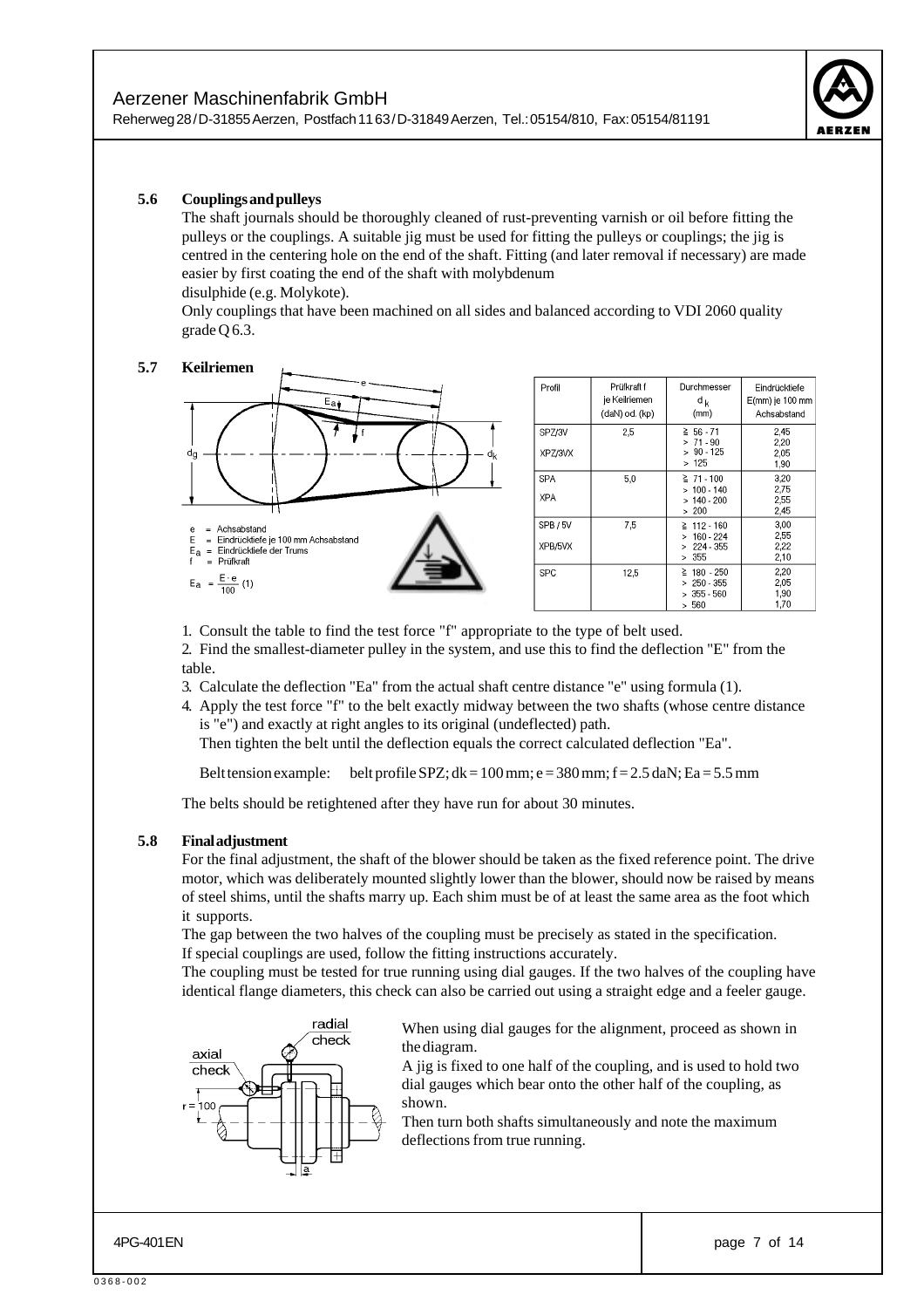

#### **Tolerances for rotation of couplings**

Radial: max. 0.05 mm shaft misalignment (i.e. 0.1 mm total on a full revolution)

Axial: max. 0.05 mm shaft misalignment over a complete revolution; if possible the misalignment should be kept lower than 0.03 mm at a distance  $r = 100$  mm from the middle of the shaft (for distances other than this, calculate the corresponding tolerance in linear proportion).

#### **5.9 Pipelines**

When installing the vacuum pipes, take particular care that the pairs of flanges are accurately parallel to one another (if necessary, use a feeler gauge to check), as otherwise they will be under strain and may disort when connected.

The seal rings should be lightly greased with vacuum grease before being inserted. The weight of the piping and of any silencers etc. must be supported on separate brackets, and not carried by the flange. Once the flange bolts have been tightened, turn the blower over by hand and check that it turns easily. If any resistance is felt, then check that the blower has been mounted correctly without any mechanical strain or distortion. To do this, undo the flange connections and if necessary also the foundation anchoring bolts. Check the inside chambers of the blower for dirt.



#### **Note:**

Experience has shown, that, when starting up the blower for the first time, it is advisable to fit a strainer of 0.3 mm mesh size to the inlet side of the blower for the initial running-in period. The strainer should be of conical form, with the tip of the cone pointing AGAINST the direction of flow. The fine-mesh strainer should be supported on a perforated metal sheet.

If the strainer is still clean after the first 200 hours operation, it can be removed.



## **6. Initial start-up**

#### **6.1 Test run of drive motor**

Uncouple the blower, and check that the motor alone runs smoothly and in the correct direction. If any electrically-operated instruments are provided (e.g. thermometer, manometer with electrical contacts), these must be checked for correct functioning.

#### **6.2 Test run of blower**

On the test run, watch for the following points: smooth running of blower and coupling, temperature of housing, shaft seals, long run-down when switched off, still turns easily by hand after test run, maximum pressure difference not exceeded.

**Important: Guards for the coupling or for the belts must be fitted. Danger of accidents.**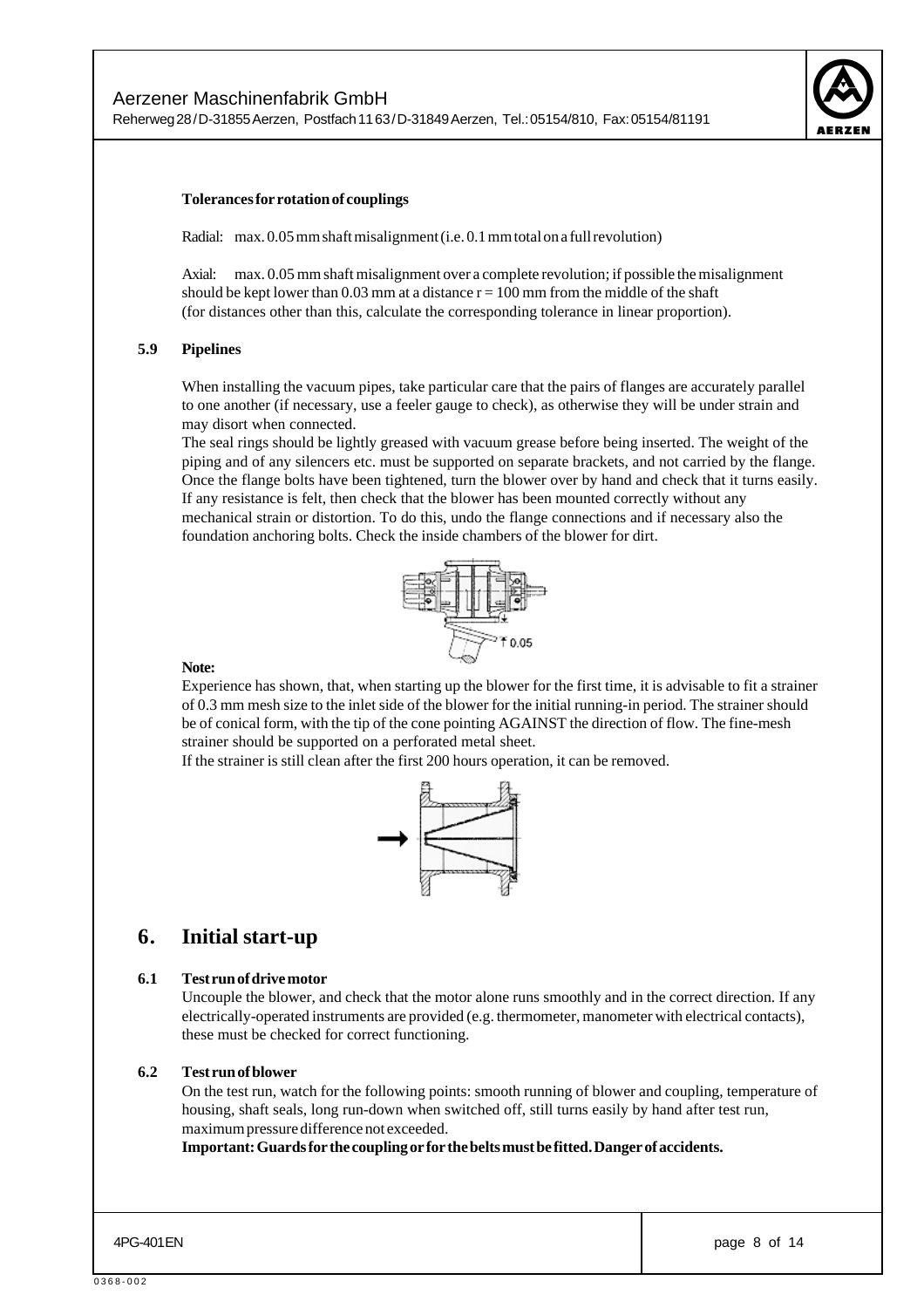

# **7. Maintenance**

#### **7.1 General**

If run under normal operating conditions, a rotary piston blower needs scarely any maintenance. The rotary pistons do not touch metal at any point and thus do not need any lubricant.

Maintenance is restricted to the oil system and the instrumentation.

#### **7.2 Standard seals**

The compression chamber is sealed from the bearing housings with a piston ring labyrinth seal.

The drive shaft is sealed with two radial lip seals.

#### **7.3 Heatable vacuum blowers wHV**

To prevent deposits in the compression chamber, blowers of model GMa 12.5 to 13f7 have double walled cylinders and model GMb 14.9 to 17.15 double walled side plates to allow the injection of a heating medium.

Allowable heating mediums are oil, sream or water. However to prevent damage to the bearings maximum temperature of 110 °C must not be exceeded. Max. pressure of heating medium: 2.0 bar (g).

## **8. Lubrication**

#### **8.1 General**

Vacuum blowers are normally splash lubricated. In case of increased speed operation of vakuum blowers is admissible with an installed oil guiding device (wheel side) only. For reasens of space the installation of such an oil guiding device is possible in blowers sizes 14...20 only. Admissible application limits can be taken from the sheets 4TG-3381 and 4TG-3382. The correct oil level has to be checked at regular intervals. For this purpose th blower has to be switched off. Wait a few minutes until the oil has run down from the walls and the oil level is static.

The oil has to be filled up as follows:

- GMa 10-13 centre of sight glasses
- GLa 10-13 upper edge of reflector
- GLb 14-17 upper edge of hole
- 

GMb 14-17 (without oil feed device) centre of sight glasses

GLb 14 - 16 (with oil feed device) 2 mm below upper edge of sight glasses GMb 14-17 (with oil feed device) drive side - centre of sight glasses gear side - upper edge of hole

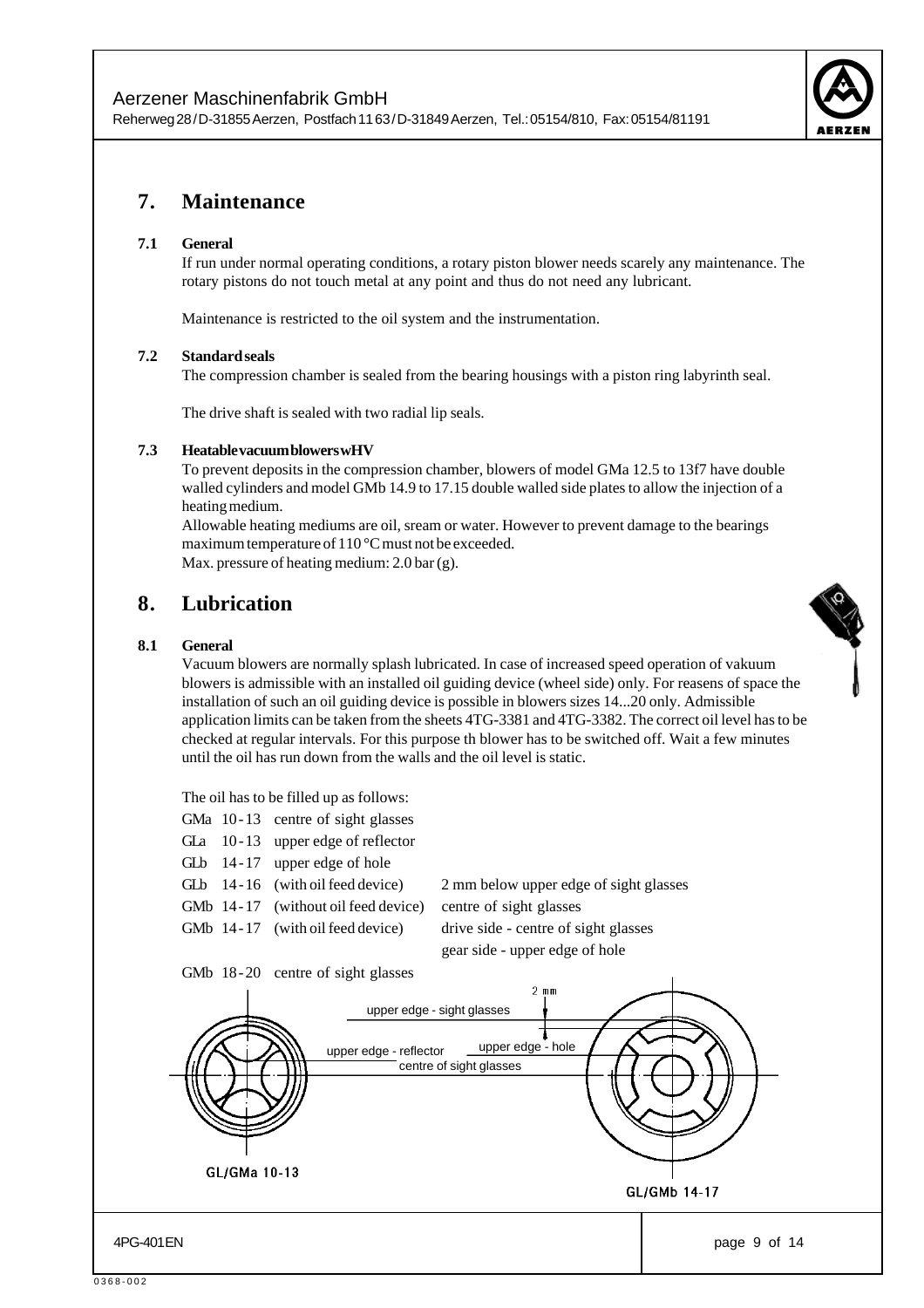

**Note:** Through the oil filling opening it can be checked whether an oil feed device is installed.

#### **8.2 Oil lubrication qualities**

Instructions for lube oils upon operating of standard positivedisplacement machines

Commercial full-synthetic high-performance light motor oil

API oil specification SH / CF or higher. Viscosity classes DIN 51 511 0W - 40 / 5W - 40 / 10W - 40 Kinematic viscosity of at least 13mm²/s at 100°C.

Special requirements: Oxidation stability at oil temperatures up to 110°C.

Special recommendations: In case of change-over from mineral to synthetic oil, an oil exchange is to be effected within an operation period of 24 h. It is not necessary to clean the oil chambers separately.

Concerning the following oil brands, good practical experiences are available:

| Oil brand    | Name               | SAE - viscosity class | Pour-point      |
|--------------|--------------------|-----------------------|-----------------|
| Aral         | Aral High Tronic   | $5W - 40$             | $-60^{\circ}$ C |
| Esso         | Ultron             | $5W - 40$             | $-54^{\circ}$ C |
| Mobil        | Mobil 1            | $0W - 40$             | $-55^{\circ}$ C |
| <b>Shell</b> | Helix Diesel Ultra | $5W - 30$             | $-55^{\circ}$ C |

Other oils brands may also be applied, provided the specification is observed.

#### **Before the test run the bearing and gear covers are be filled with the conservation oil ESSOLUB MZ 20W-20.**

**After the mechanical test run the lube- and conservation oil is to be drained. The blower is delivered without lubricant filling.**

# **Prior to commissioning fill up oil**

#### **8.3 Oil filling - transparent reservoir**

In order to avoid a dry-running of the seal rings of the driving shaft during commissioning on delivery of the blower stage the seal ring housing is filled with ARAL Motanol HV100.

# **Adjust oil level to center of transparent reservoir**

For supplies of blowers with transparent reservoirs (oiler) of code No. 117502 (applicable until May 1998) a deventilation of the sealing chamber can be achieved as follows: a hose,  $\varnothing$  4 mm, is lead into the sealing chamber through the transparent reservoir. By means of oil feeder pump in oil, until the reservoir is approx. half-full. It must be guaranteed, that the sealing chamber is deventilated.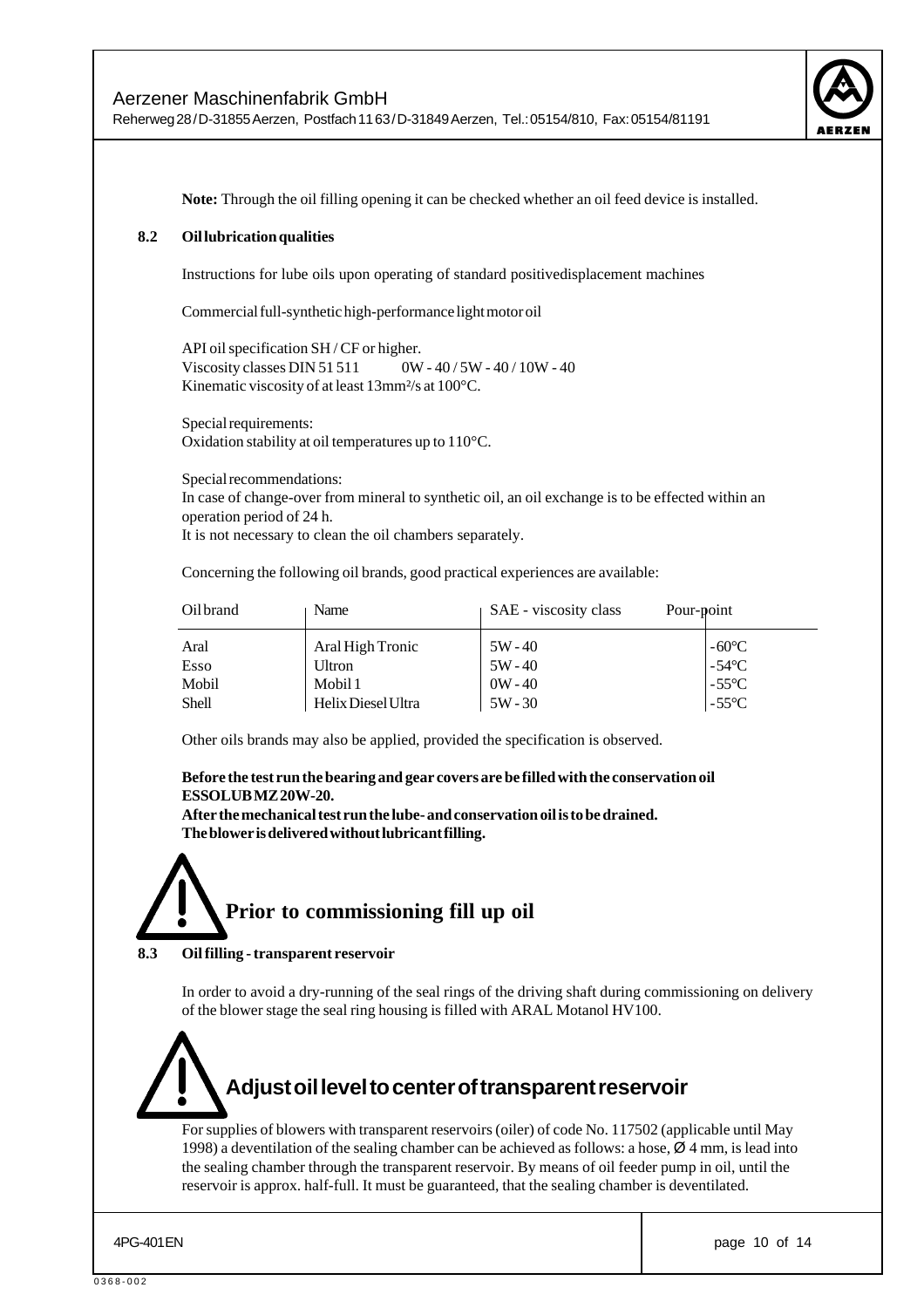

#### **8.4 Oil fillings** (total, for drive and gear side together)

| Type      |        |       | approx. litres |
|-----------|--------|-------|----------------|
| GLa 10.0  | 10.1   | 10.2  | 0,7            |
| GMa10.1   | 10.1   | 10.2  | 0,9            |
| GLa 11.3  | 11.4   |       | 0,8            |
| GMa11.3   | 11.4   |       | 1,1            |
| GLa 12.5  | 12.6   |       | 1,1            |
| GMa12.5   | 126    |       | 1,5            |
| GLa 13.f7 | 13.8   |       | 2,1            |
| GMa13.f7  | 13.8   |       | 2,5            |
| GLb 14.9  |        |       | 3,5            |
| GMb14.9   |        |       | 7,0            |
| GLb 15.10 | 15.11  |       | 5,4            |
| GMb15.10  | 15.11  |       | 12,0           |
| GLb 16.12 | 16.f13 | 16.13 | 7,6            |
| GMb16.12  | 16.f13 | 16.13 | 11,0           |
| GMb17.15  |        |       | 18,5           |
| GMb18.17  |        |       | 22,0           |
| GMb19.19  |        |       | 35,0           |
| GMb20.21  |        |       | 140,0          |



| 8.5<br>Oil change |  |
|-------------------|--|
|-------------------|--|





| Machine part                | Lubrica-tingType of |                       | Lubricant<br>symbol acc. | Lubricanting qty.<br>oil |   | Change of lubri-<br>cant acc. to |          |
|-----------------------------|---------------------|-----------------------|--------------------------|--------------------------|---|----------------------------------|----------|
|                             | point               | <b>lubrication</b>    | DIN 51502                | litres                   |   | first                            | further* |
| driving side                |                     | splash<br>lubrication | Motor oil<br>5W-40       | see<br>list              |   | 200                              | 4000     |
| wheel side                  | 2                   | splash<br>lubrication | Motor oil<br>5W-40       | see<br>list              | ۰ | 200                              | 4000     |
| $^*$ all vear at the latest |                     |                       |                          |                          |   |                                  |          |

all year at the latest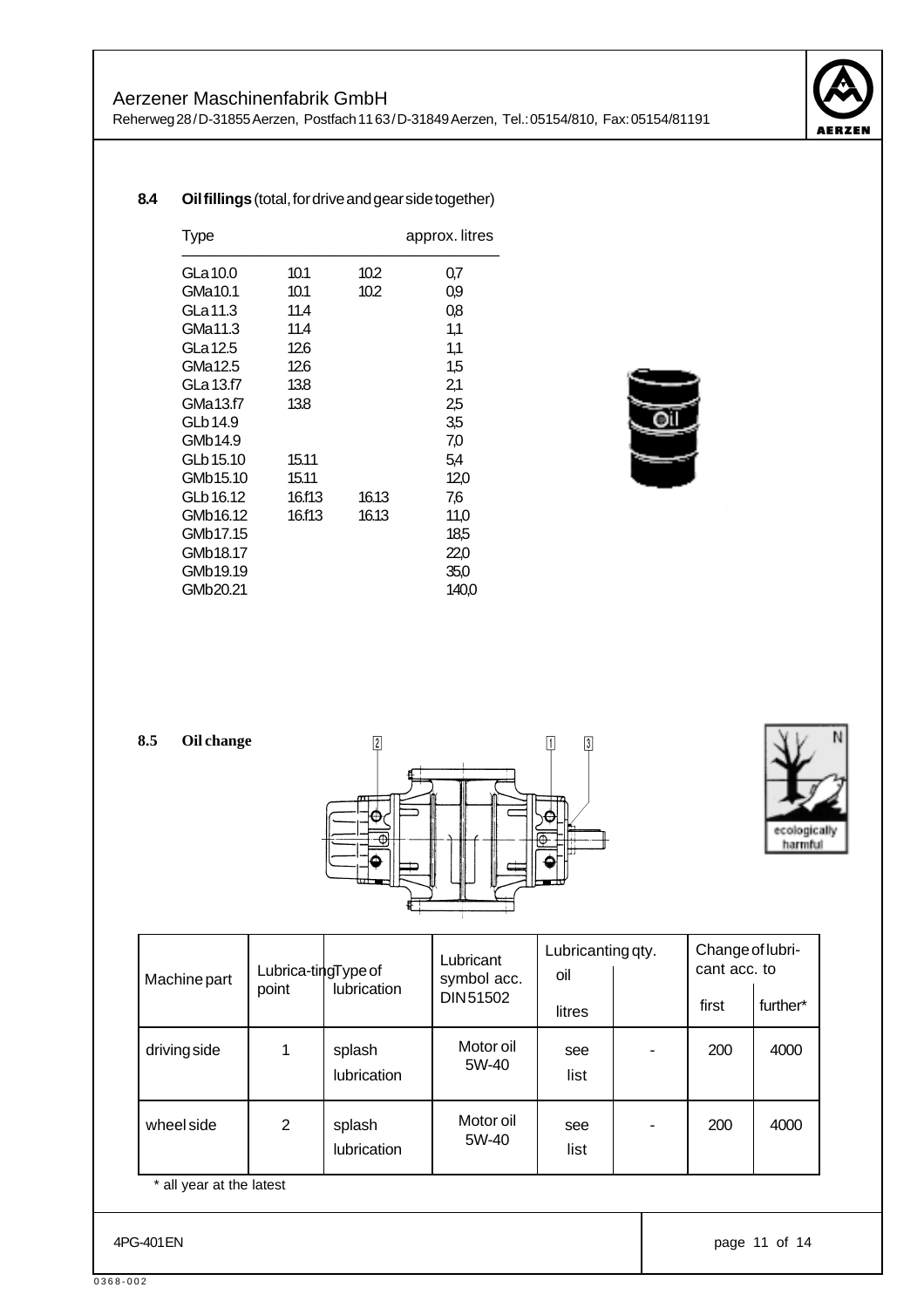

# **9. Cleaning of the blower**

As the rotors operate without contact with one another, the clearances between rotors and housing allow the conveyance of dust laden media to a limited extent. Thus deposits in the blower can occur.

When removing the piping the conveying chamber can be checked and cleaned. Adhesive and sticking deposits can be removed either with a scraper or an appropriate solvent on their nature.

After every thorough cleaning the lubricating oil is to be changed.



# **10. Change of flow direction** (GMa 10.0 - GMb 16.13)

In case it is necessary to change an already dispatched machine from GM to GL the following steps have to be carried out:

1) Extract oil

2) Relocate feet, drive shaft is now at the bottom

3) Exchange oil sight glasses and filler/drain

4) Remove seal ring housing

5) Lengthen pipe between seal ring housing and oil reservoir

6) Mount seal ring housing with oil reservoir vertical

7) Fill up oil in accordance with the operating instruction

# **11. Watercooled seal ring housing**

| Water quantities at 1 bar (g) and $\Delta t = 10^{\circ}C$ |    |                                |  |  |  |  |  |
|------------------------------------------------------------|----|--------------------------------|--|--|--|--|--|
| blower type                                                |    | water quantity                 |  |  |  |  |  |
| GMb/GLb                                                    | 17 | $40 \frac{\text{1}}{\text{h}}$ |  |  |  |  |  |
|                                                            | 18 | $40 \frac{\text{1}}{\text{h}}$ |  |  |  |  |  |
|                                                            | 19 | 50 l/h                         |  |  |  |  |  |
|                                                            | 20 | 50 l/h                         |  |  |  |  |  |
|                                                            |    |                                |  |  |  |  |  |
|                                                            |    |                                |  |  |  |  |  |

The max. admissible water pressure amounts to 1 bar (g).



# Aerzener Maschinenfabrik

Tel.: 05154/810, Telex: 92847 am d, Fax: 05154/81191

GmbH

Reherweg 28 **Postfach 11 63** D-31855 Aerzen D-31849 Aerzen



APG-401 EN page 12 of 14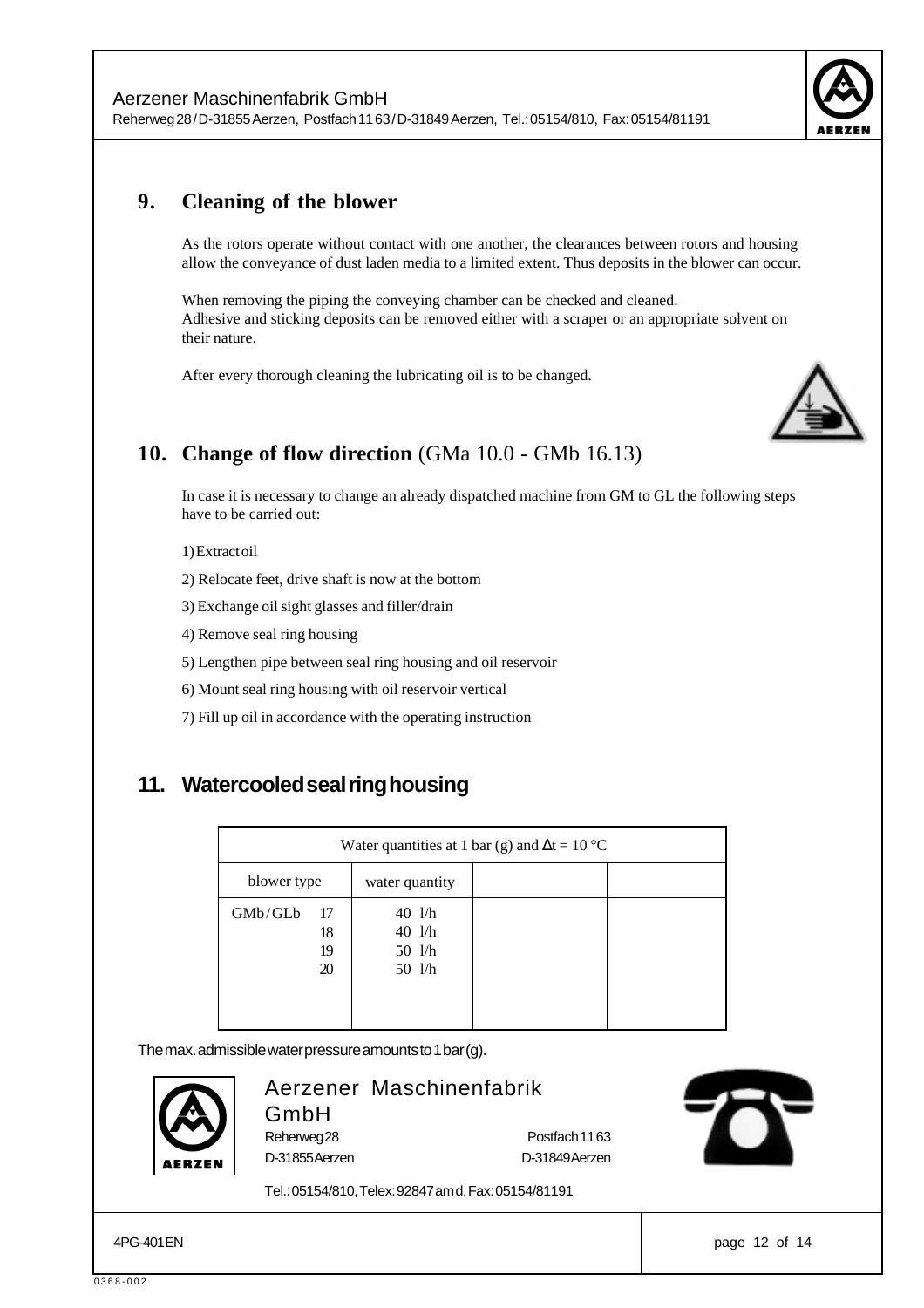